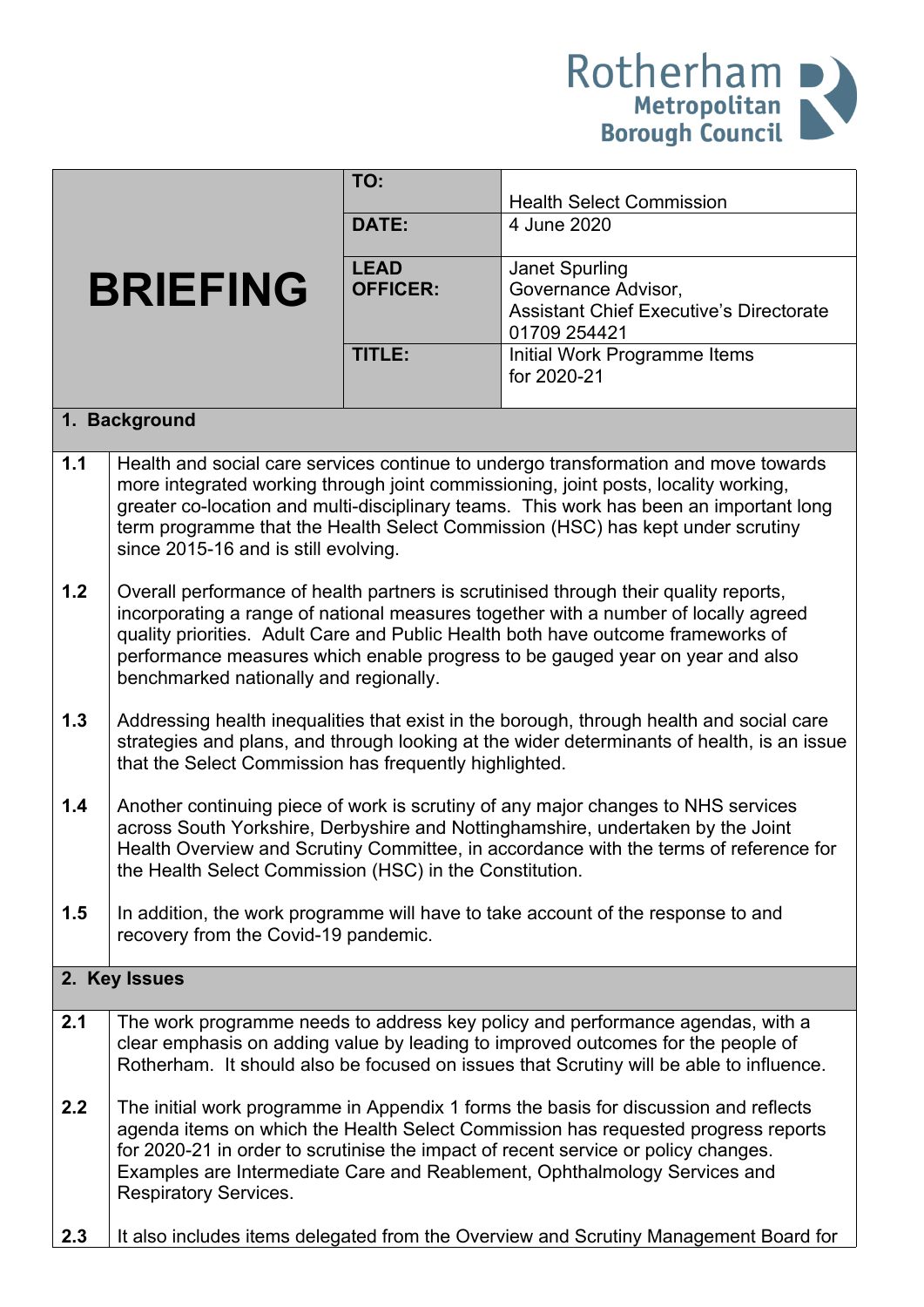|                              | monitoring by HSC, such as the impact of implementation of the new Home Care and<br><b>Support Services Contract.</b>                                                                                                                                                                                                                                                                             |
|------------------------------|---------------------------------------------------------------------------------------------------------------------------------------------------------------------------------------------------------------------------------------------------------------------------------------------------------------------------------------------------------------------------------------------------|
| 2.4                          | The Commission will continue to employ various approaches in its scrutiny work,<br>including workshops, sub-groups and visits to supplement reports, presentations and<br>performance information.                                                                                                                                                                                                |
| 2.5                          | More direct public involvement in scrutiny work is an area to develop further, in addition<br>to ensuring services are capturing and taking account of customer/service user, carer<br>and patient feedback and experience. HSC will expect to see this qualitative evidence in<br>scrutiny of the impact of service changes and transformation, as well as the quantitative<br>data and metrics. |
| 3. Key Actions and Timelines |                                                                                                                                                                                                                                                                                                                                                                                                   |
| 3.1                          | Following the discussion at Health Select Commission, a revised draft work programme<br>for 2020-21 will be developed and presented at a future meeting for endorsement.                                                                                                                                                                                                                          |
| 3.2                          | Memberships of the Quality Subgroups for Rotherham NHS Foundation Trust;<br>Rotherham, Doncaster and South Humber NHS Foundation Trust; and Yorkshire<br>Ambulance Service respectively will be confirmed in July. It is proposed that these are<br>again mainly based on last year's membership to retain the knowledge Members have<br>developed of those health partners' services.            |
| 3.3                          | Membership of the Performance Sub-Group will also be confirmed in July if it continues<br>to meet during 2020-21.                                                                                                                                                                                                                                                                                 |
| 3.4                          | The programme does need to maintain flexibility to accommodate additional or urgent<br>items that may emerge during the year and if items are added, this may necessitate a<br>review and re-prioritisation of the work programme.                                                                                                                                                                |
| 4. Recommendations           |                                                                                                                                                                                                                                                                                                                                                                                                   |
| 4.1                          | That the Health Select Commission discuss the initial work programme as set out in<br>Appendix 1 and agree a clear set of priorities for 2020-21.                                                                                                                                                                                                                                                 |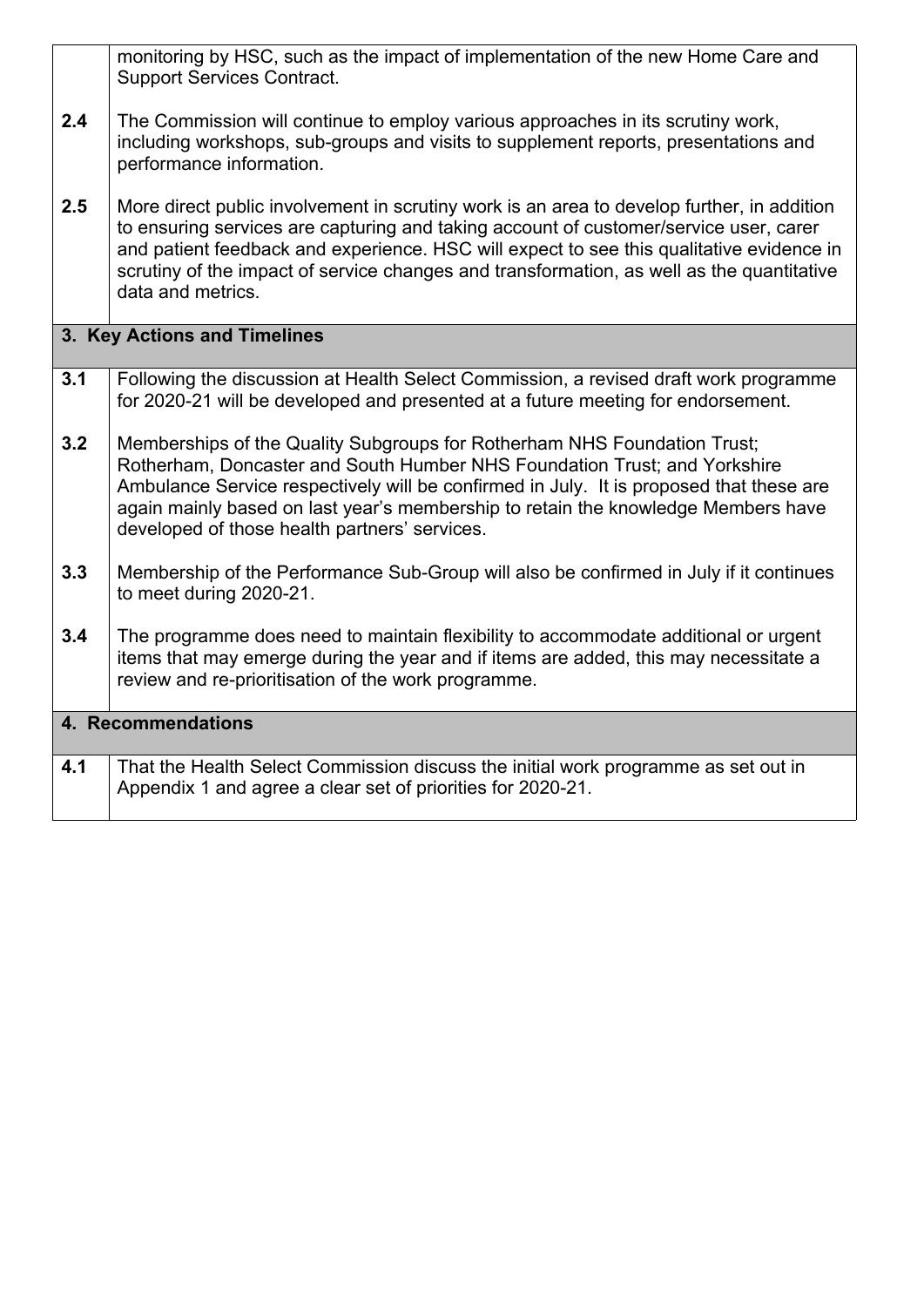| <b>Meeting</b><br><b>Date</b> | <b>Agenda Item and Expectations</b>                                                                                   |
|-------------------------------|-----------------------------------------------------------------------------------------------------------------------|
|                               | LA Declaration on Healthy Weight (originally scheduled for March)                                                     |
|                               | Opportunity for Health Select Commission to input ideas for stakeholders and potential actions to develop against     |
|                               | the commitments in the declaration.                                                                                   |
|                               | Adults 65+ Nursing and Residential Care Homes - Quality Review (follows previous scrutiny work on this issue and      |
|                               | was due to come in March 2020)                                                                                        |
|                               | - Progress with Development of Quality Strategy and work of Quality Board to drive up standards.                      |
| 4 June                        | - Additional content in light of Covid-19 pandemic - overview of health and social care system support for care homes |
| 2020                          | - Identification of any further scrutiny work on care homes                                                           |
|                               | <b>Initial Work Programme Items</b>                                                                                   |
|                               | For discussion and to agree key priorities for 2020-21<br>$\omega_{\rm{max}}$                                         |
|                               | Briefing - response to recommendations from scrutiny of Loneliness Plan and Suicide Prevention Plan                   |
|                               | To show where HSC has influenced the plans (was scheduled for March)                                                  |
|                               | Briefing - information requested from previous scrutiny                                                               |
|                               | For information to close off issues from 2019-20                                                                      |
|                               |                                                                                                                       |
| 16 July                       | Hold for potential scrutiny of issues arising from Covid-19 pandemic                                                  |
| 2020                          | <b>HSC Work Programme Update</b>                                                                                      |
|                               |                                                                                                                       |
|                               |                                                                                                                       |
|                               | Local Response to Marmot Review 10 Years On (Briefing paper already shared)                                           |
|                               | Health inequalities and wider determinants of health                                                                  |
| 10 Sept<br>2020               | HWBB looking at this on 16 Sept so opportunity for HSC to feed in to inform this work                                 |
|                               | <b>Carers (identified by ASCOF performance sub-group)</b>                                                             |
|                               | HSC has expressed concerns regarding slow progress in developing carer offer - assurance on progress                  |
|                               | <b>Intermediate Care/Reablement</b>                                                                                   |
|                               | Requested update a year on from implementation to monitor progress and assess impact                                  |
|                               | Assurance around workforce issues and the staffing profile and any difficulties in particular areas                   |
|                               |                                                                                                                       |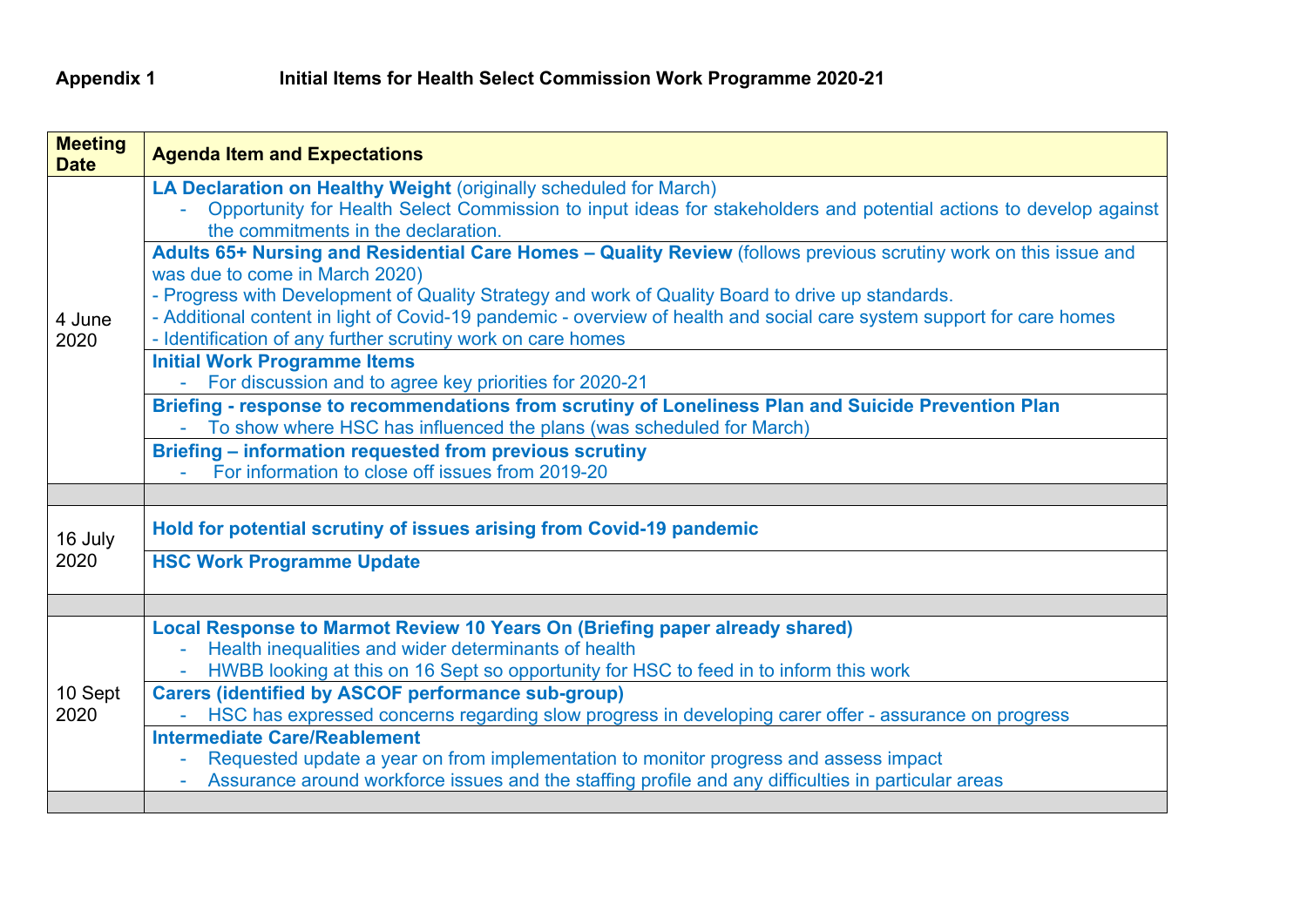| <b>Meeting</b><br><b>Date</b> | <b>Agenda Item and Expectations</b>                                                                                                                                                                                                                                                                                                                                                                                                                                                                                                                                                                                                                                                                                                                                                                                                                                      |  |  |
|-------------------------------|--------------------------------------------------------------------------------------------------------------------------------------------------------------------------------------------------------------------------------------------------------------------------------------------------------------------------------------------------------------------------------------------------------------------------------------------------------------------------------------------------------------------------------------------------------------------------------------------------------------------------------------------------------------------------------------------------------------------------------------------------------------------------------------------------------------------------------------------------------------------------|--|--|
| 22 Oct<br>2020                | <b>Ophthalmology at RCHC</b><br>- Assurance that transfer of outpatient services from Rotherham Hospital has proceeded as expected<br><b>Respiratory Services</b><br>Update on final model<br>$\Delta \sim 10$<br>Ensuring effective new service, better cost effectiveness and more patients able to access as set out in initial plans<br>Opportunity to explore any post Covid-19 impact<br><b>Transformation of Primary Care - GPs and Development of Primary Care Networks (PCNs)</b><br>Emerged from scrutiny of Integrated Place Plan – new ways of working for practices<br>Impact for patients of the new models                                                                                                                                                                                                                                                |  |  |
| 10 Dec<br>2020                | <b>Adult Mental Health</b><br>Explore issues arising from impact of Covid-19 on adult and older people's mental health and how these are being<br>addressed (could link to the work on depression referenced on next page point 3)<br><b>Mental Health Trailblazer in schools</b><br>Opportunity to check the difference the pilot is making for young people – outcomes<br>Potential for young people's feedback or case studies (anonymous)<br><b>Child and Adolescent Mental Health Services (CAMHS) update</b><br>Focus on mental health side rather than neurodevelopmental<br>$\sim$ $^{-1}$<br>Opportunity to probe into interface between camhs and trailblazer – pathways, referrals, outcomes, ensuring all<br>levels of presenting need are met<br>Explore issues arising from impact of Covid-19 on Children and Young People's mental health as with adults |  |  |
| 4 Feb<br>2021                 | <b>Autism Strategy and Pathway</b><br>Further update requested to monitor progress on implementation<br>Results of the on-line diagnosis pilot with Healios to be reported back.<br>Past concerns have been long waiting times for assessment/diagnosis and provision of post-diagnostic support<br>$\blacksquare$<br>Assurance that focus is on all ages<br>$\sim$<br>Home Care and Support Services (referred from OSMB)<br>- Assurance on service delivery after a year of the new contract being in place – outcomes, experience, impact                                                                                                                                                                                                                                                                                                                             |  |  |
| 25 March<br>2021              | <b>To determine</b>                                                                                                                                                                                                                                                                                                                                                                                                                                                                                                                                                                                                                                                                                                                                                                                                                                                      |  |  |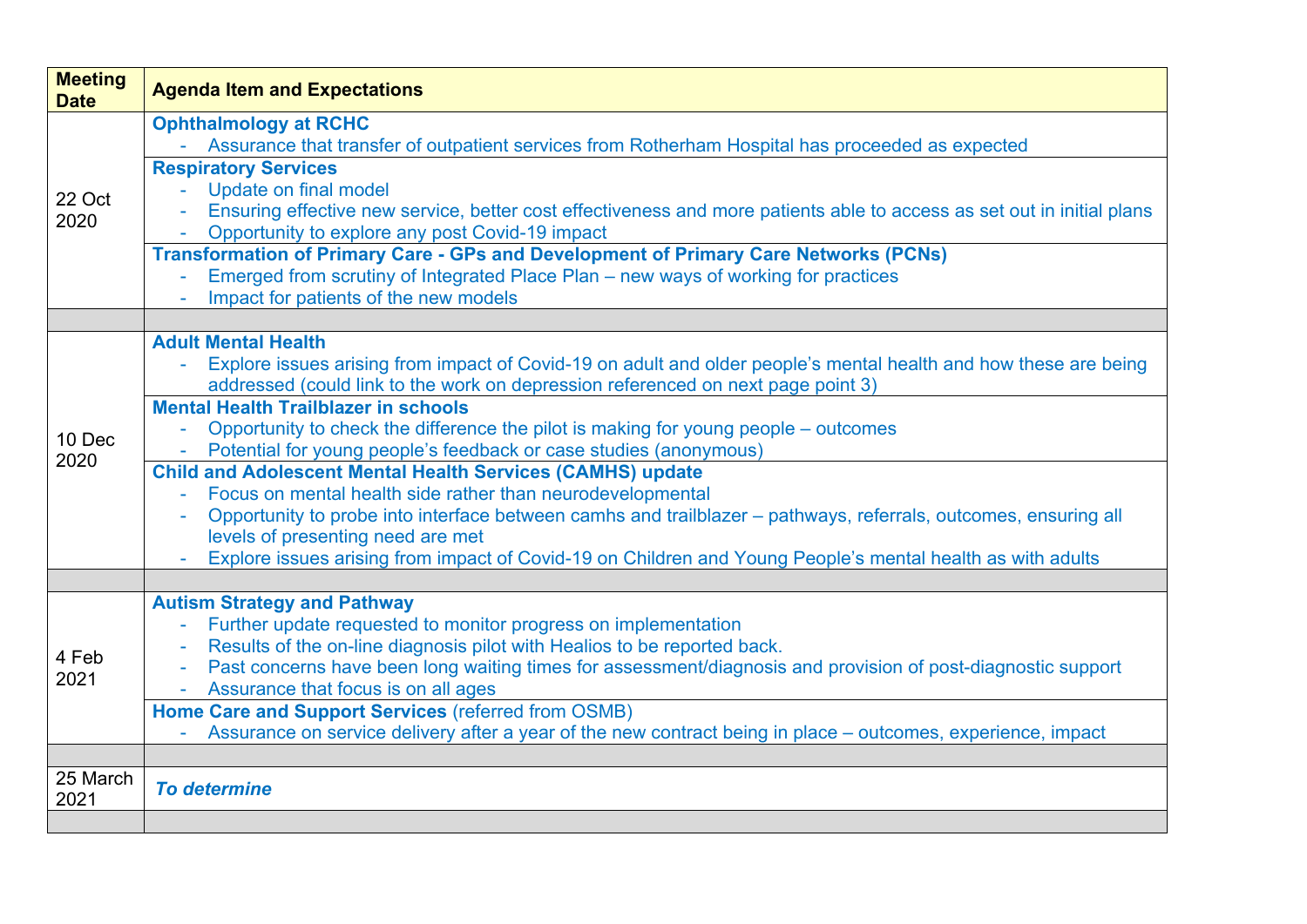| <b>Other Issues for Consideration/Scheduling</b> |                                                                                                                                                                                                                                                                                                                                                                      |  |
|--------------------------------------------------|----------------------------------------------------------------------------------------------------------------------------------------------------------------------------------------------------------------------------------------------------------------------------------------------------------------------------------------------------------------------|--|
| 1                                                | • Gambling Act 2005 - Statement of Licensing Policy<br>- examination of data from Public Health on the impact of gambling on the wellbeing of individuals in the borough<br>(recommendation from pre-decision scrutiny at OSMB)                                                                                                                                      |  |
| 2                                                | • Adult Care, Housing and Public Health Market Position Statement<br>- scrutiny of issues in relation to mental health data for MPS and input into development of mental health pathway<br>(recommendation from OSMB)                                                                                                                                                |  |
| 3                                                | <b>Depression</b><br>$\bullet$<br>following consideration of initial data by ward/GP HSC determined to look at this in more depth in 2020-21to unpick<br>the overall statistics.<br>possible links in with impact of Covid-19, such as bereavement, financial, isolation in lockdown etc.                                                                            |  |
| 4                                                | • Drug and Alcohol Treatment and Recovery Service<br>further monitoring report following previous spotlight, seeking assurance about meeting performance targets<br>challenges of service exits<br>opportunity to look at outcome of CQC re-inspection<br>follow up on pathway developments for joint work with mental health, including inclusion of domestic abuse |  |
| 5                                                | <b>Maternity Services</b><br>some data due for March outstanding<br>possible wider update on meeting Better Births guidance and development of hosted network as part of Hospital<br>Services Programme as Rotherham lead                                                                                                                                            |  |
| 6                                                | <b>Learning Disability Transformation</b><br>$\bullet$<br>originally scheduled for March 2020<br>impact of work to date for people with learning disability and their families/Next phase – Addison and respite                                                                                                                                                      |  |
| $\overline{7}$                                   | • Rotherham Hospital - CQC action plan progress<br>- As no year-end session, last update was February                                                                                                                                                                                                                                                                |  |
| 8                                                | <b>Yorkshire Ambulance Service</b><br>$\bullet$<br>HSC agreed further questions to raise with them despite response to queries submitted via CCG                                                                                                                                                                                                                     |  |
| 9                                                | <b>Rotherham Integrated Health and Social Care Place Plan</b><br>$\bullet$<br>exception reporting as reports to Place Board/Health and Wellbeing Board<br>particular workstreams or priorities within plan will be covered such as mental health, autism and learning disability                                                                                     |  |
| 10                                               | <b>Director of Public Health Annual Report</b><br>$\bullet$                                                                                                                                                                                                                                                                                                          |  |
| 11                                               | <b>Transition from Children's to Adult Services</b><br>- revisit and possible further joint work with ILSC                                                                                                                                                                                                                                                           |  |
| 12                                               | • HSC input into work of JHOSC                                                                                                                                                                                                                                                                                                                                       |  |